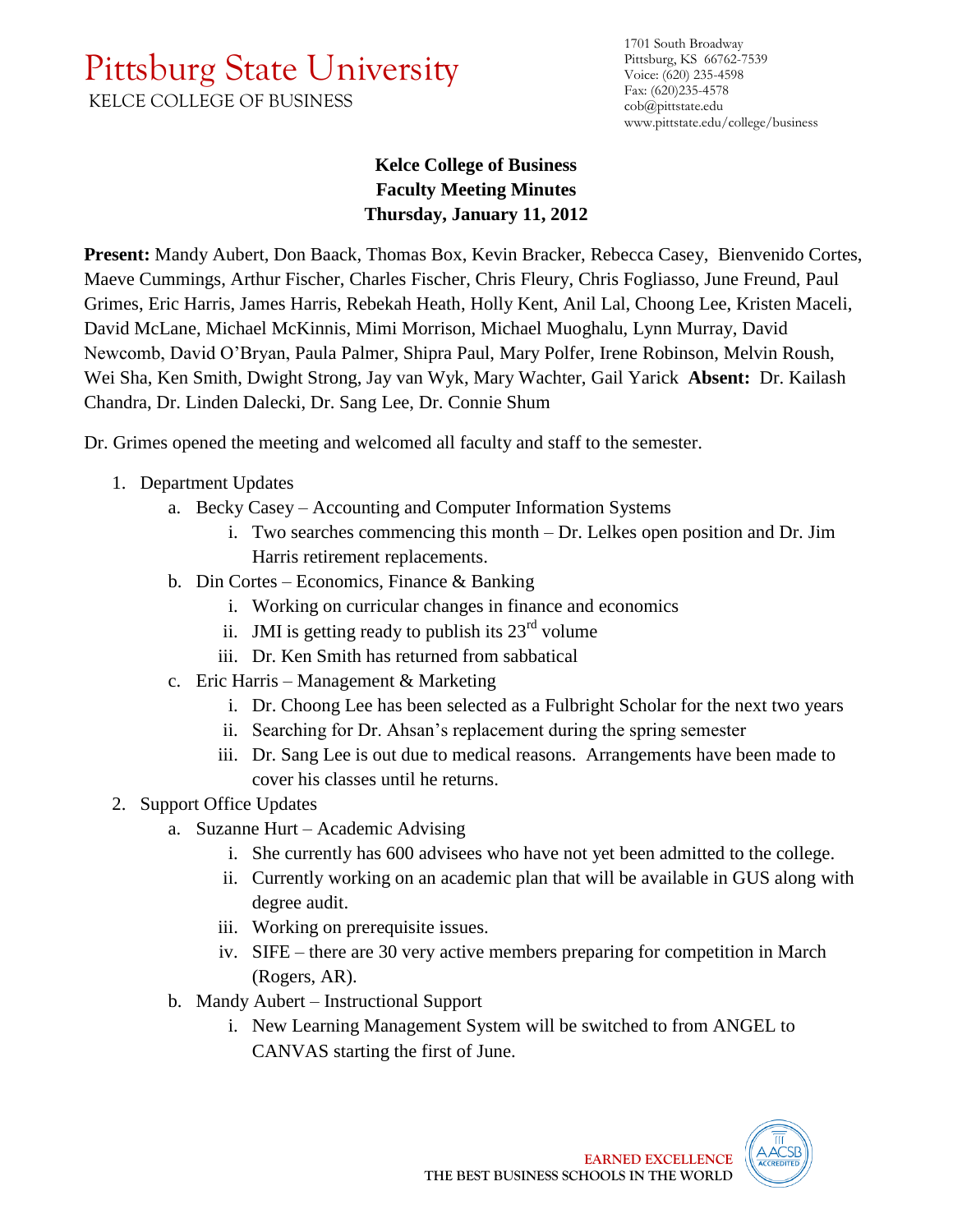- 1. Lesson content in ANGEL can be moved to CANVAS
- 2. When courses are moved over to CANVAS, student data will not be moved – past grade books, student submissions, etc. need to be saved to pdf format.
- 3. Groups in ANGEL groups will not be able to be transferred, but will need to be recreated in CANVAS.
- 4. Training on campus will begin on March 1 for CANVAS (Mandy will conduct individual sessions as well).
- 5. ANGEL is having issues loading courses but has hopefully been resolved.
- 6. LiveText accounts will need to be setup for access by faculty.
- c. Chris Fleury Technical Support
	- i. E-mail system: Chris and Wei Sha are currently on a task force that is looking at a replacing the e-mail and calendaring system for PSU – hopefully will be in place by summer 2012. Survey will be sent out about current e-mail system to aid the group in selecting the right product for PSU.
- d. Holly Kent Development
	- i. PSU Foundation finished up the calendar year successfully
	- ii. Dr. Grimes and Holly participated in a training conference during the fall semester about communicating with supporters
	- iii. 3 new scholarships were put into place for the college
	- iv. Becky May Donor Relations is available for training with scholarships
	- v. Josh Shay Annual Giving Phonathon will be coming up. COB faculty should contact Josh about participating.
	- vi. Holly is currently working on her travel schedule. Will average out to about 1 visit per day – most regional.
	- vii. Contact Holly if any question about donors or contacts.
- 3. Administrative Mimi Morrison
	- a. Faculty vita for AACSB & career vita submitted by Jan. 31.
	- b. Syllabi submitted electronically by the end of the first week of classes.
- 4. Deans Report
	- a. Notices & News
		- a. Kelce College was invited to participate in an Innovation Engineering Curriculum Exploration workshop.
			- i. Workshop took place yesterday (Jan. 11) at KTC
			- ii. Idea is to train people in an energized working environment to be successful in the marketplace
			- iii. University of Maine utilizes this program as a minor at their school
			- iv. 35 faculty participated (from KTC and Kelce COB)
			- v. A task force at PSU will be appointed to determine the viability of taking this program forward.
			- vi. Faculty should contact Dr. Grimes or their chairs if they have questions.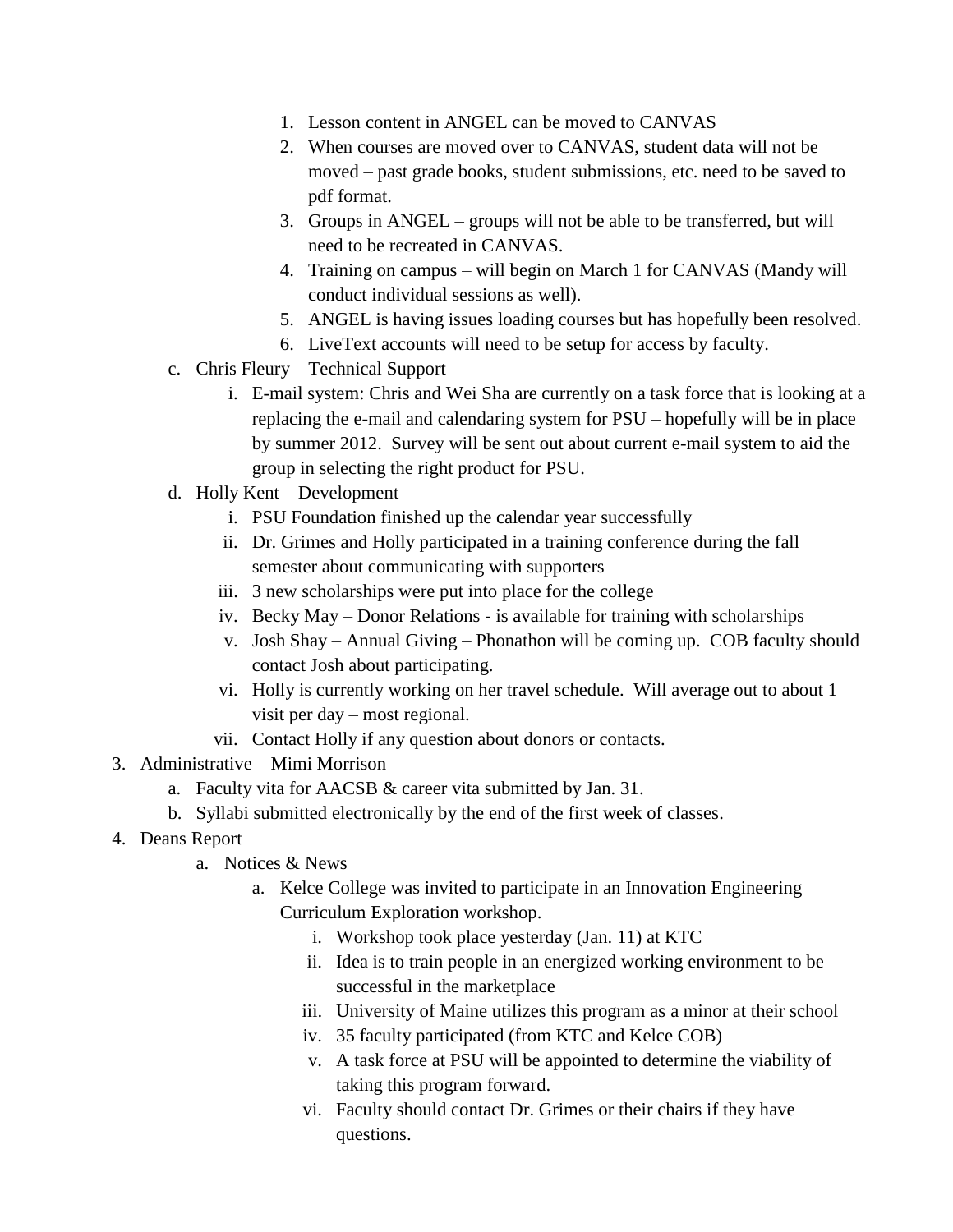- b. SEKBJ (Southeast Kansas Business Journal)
	- i. 2 Kelce authored articles in the journal (Dr. Maceli and Dr. Grimes). Need more authors.
- c. Faculty Photos
	- i. We are working on preparing a pictorial directory for the building lobby and the web.
	- ii. 1/26 (8:30-12:00) & 1/27 (1:00-4:00) are dates set for COB faculty to have updated portraits taken by the university photographer.
- d. College Logo
	- i. Working on creating an identity for the Kelce College.
	- ii. Ad hoc PR committee was formed and worked with student groups to come up with a Kelce logo which is currently under review by the PSU committee. University Marketing Council has final say on the logo. Dr. Grimes will preview the logo when it has been approved.
- e. Angel to Canvas Conversion
	- i. Conversion will take place June 1 for summer courses. Training is available.
- f. Building Issues
	- i. Space Utilization consultants will be returning to campus and will meet with college focus groups on January 23 and 24.
	- ii. Masonry and retaining wall work on the east side of the building will take place during summer 2012. In the process of obtaining bids for these outside jobs.
	- iii. Cement pad on the north side will be repaired.
- g. The issue of having automated exterior doors for the building was discussed. The Building is currently in compliance with ADA.
- h. MBA Program has been recognized as one of the top 294 in the world by the Princeton Review.
- i. MBA Program Advisory Council
	- i. Dr. Grimes met with the MBA Program Advisory Council and charged them with developing an MBA policy manual, and to evaluate effectiveness and efficiency of current policies and explore avenues to streamline the delivery of foundation knowledge.
- b. Faculty Visits What I learned
	- a. Visited most major administrative and support office on campus
		- i. Met with key university personnel
		- ii. Solicited opinions and perceptions of issues affecting PSU in general and the Kelce College in particular
	- b. Visited with each faculty member in the college
		- i. Participated in open and frank discussions about a wide variety of issues and concerns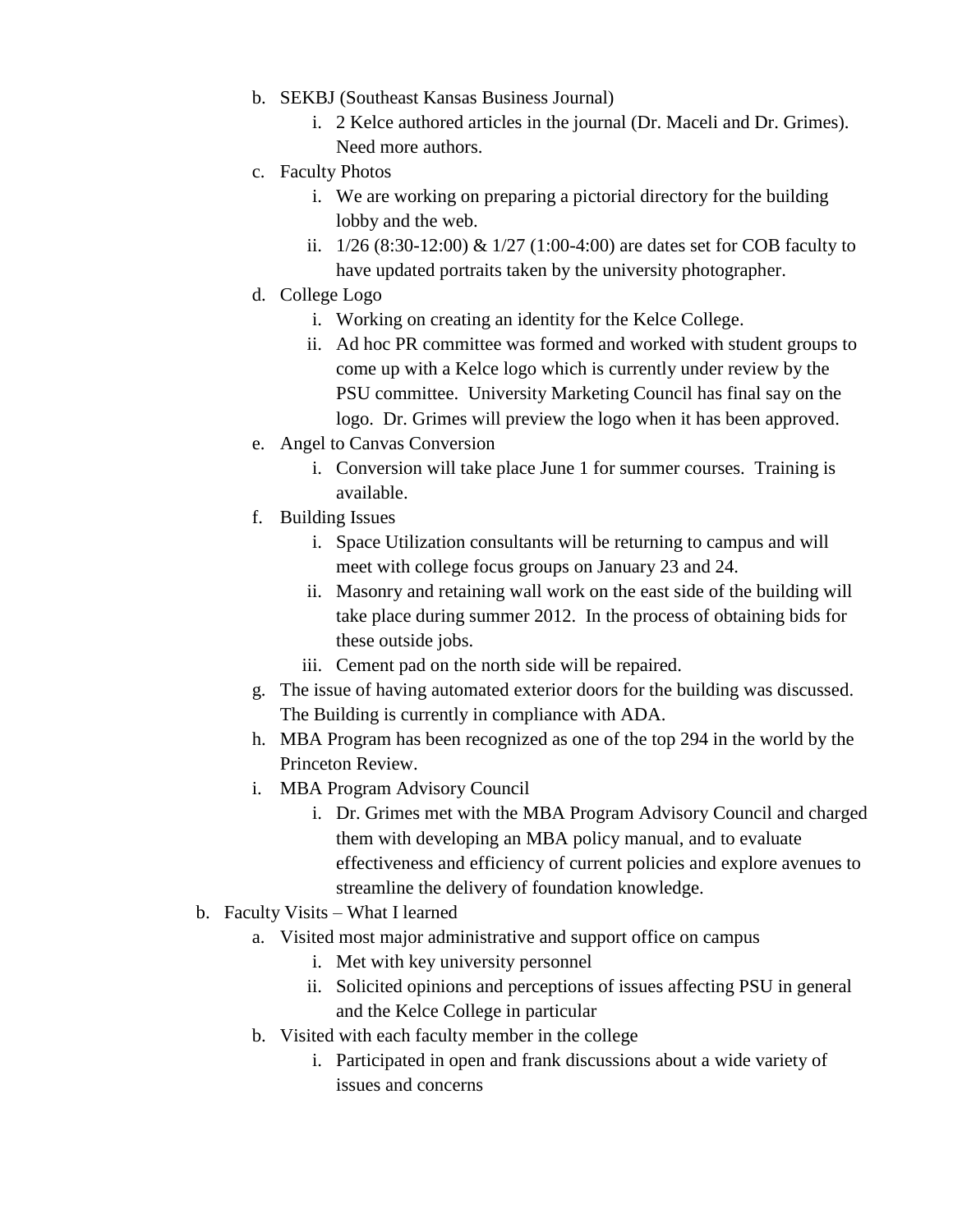- ii. Dr. Grimes was provided with an understanding of the context in which we work and an appreciation for the challenges that are faced every day in the classroom, research endeavors, etc.
- c. Highlights from faculty visits
	- i. It is very obvious that this is a truly student-centered college. "Students come first". This is a major asset for the college
	- ii. Pride in being AACSB accredited. "Long struggle to reach the goal".
	- iii. Enjoyment of being a PSU faculty member. There are many faculty who are alumni of PSU.
	- iv. Most faculty do see opportunities for improvement, but there was not a consensus on what or how we can improve.
	- v. Everyone in the building had issues about the physical resources
		- 1. The band is a major distraction
		- 2. We are at or beyond capacity in classrooms
		- 3. Faculty are scattered; many in inadequate offices
		- 4. Current spaces are not functional
		- 5. Variety of classroom issues
		- 6. No room for growth in size or scope of operations
	- vi. New building plans
		- 1. Current master plan removed new building and replaced it with a renovation and expansion of the current building, but must wait until current initiatives across campus are complete. Top priority is the Fine & Performing Arts Center, expansion of the Weede and the Student Center.
		- 2. COB was downgraded because we lost out to other needs. Business is not seen as a top priority by others on campus.
			- a. Kelce has a major public relation issues with colleagues and administrators across campus.
			- b. We are seen across campus as
				- i. "Overpaid" (relatively high salaries in comparison to colleagues in other disciplines)
				- ii. "Underworked" (relatively low teaching loads). We don't want to be seen as elitists and need to work with campus on these issues.
				- iii. "Not fully engaged in campus life" (not viewed as active leaders or team players.) Need to step up. President stated in department meetings that Kelce isn't giving enough weight to service activities and publications. We need to think about how service is defined, rewarded and how we create incentives to be good campus citizens.
				- iv. "Missing in Action" do not regularly participate in campus events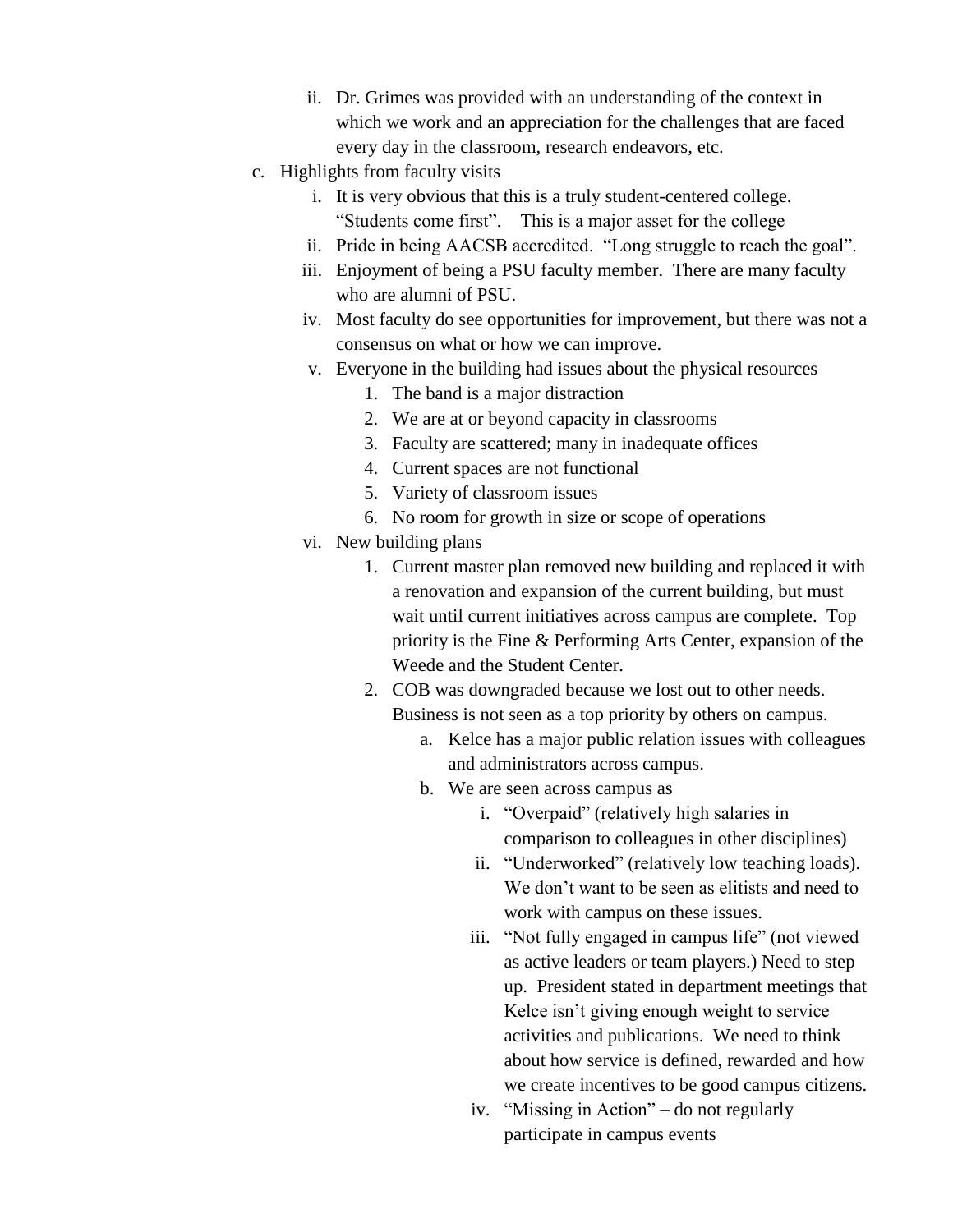- v. "Hide behind AACSB" accreditation excuses. Used AACSB as an excuse for not participating.
- c. There is a clear need to change perceptions of the Kelce College of Business
	- i. Need to be viewed as a priority on this campus
	- ii. Need to shift focus from course load to credit hour production
	- iii. Regardless of their accuracy, these views are the "reality" for those who hold them.
	- iv. To become a priority, must start by changing perceptions. This requires action.
- d. A New View of the College:
	- i. Need to lobby for salary and course load adjustments for campus colleagues; work to be viewed as advocates for improving situations outside of Kelce.
	- ii. Work to become more involved and increase the number of Kelce faculty holding positions of leadership on committees and task forces; be good campus citizens; uphold committee responsibilities.
	- iii. AACSB accreditation is not an excuse for not fulfilling campus responsibilities or taking on new initiatives. Accreditation is mission driven and WE control our mission. We cannot afford to choose and follow a mission that isolates us from the rest of the university. We may have specific needs and unique constraints, but we will always be part of the larger university and community. If that isn't recognized we will stagnate. We all must take responsibility.
- c. AACSB Issues/Needs
	- a. Must address accreditation swiftly and decisively. The next academic year, 2012-2013, is the year of record for the Kelce College. Visitation will take place in the spring of 2014.
	- b. The new AACSB paradigm is "faculty driven" and we must be on the same page before the visit.
	- c. There is an apparent lack of knowledge concerning the standards and processes.
		- d. What is claimed to be known is often out-of-date or just wrong.
		- e. AACSB Standards were distributed. 20 standards that need to be reviewed.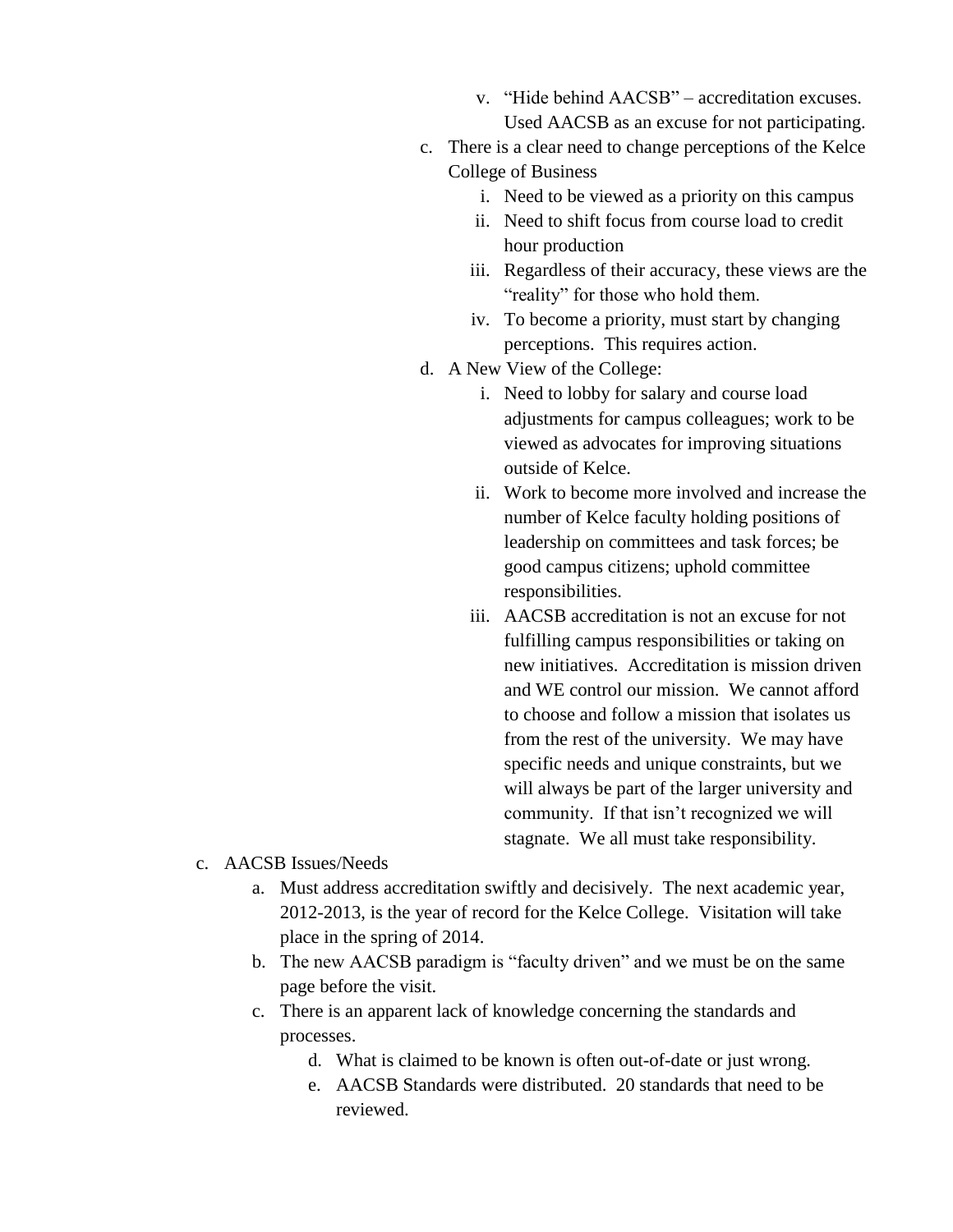- i. Current maintenance of accreditation handbook was distributed for faculty to review.
- f. Points of Major concern
	- i. Mission and Vision; what distinguishes us from other business schools? We can't afford to be vanilla; need to identify a way to make Kelce COB distinct.
	- ii. AQ/PQ; we haven't kept annual tables; not sure where we are relative to required ratios; need to cleanup and simplify the policy statements. Dr. Eric Harris is working on this process. 10% of faculty can be counted as "Other".
	- iii. Assessment: have we met the last visitation team's request that we "simplify" the process? Are we adequately "closing the loops"?
	- iv. Scholarship; does the level and quality of our research rise to the level commensurate with the resources (course reduction and Youngman grants) we are devoting to it? May need to restructure the Youngman grants to reward those faculty who are actually producing.
- d. Short-term agenda items
	- i. Conduct self-assessment exercise, "Capability Maturity Model" (CMM) to determine where we stand relative to each of the 20 standards. All college faculty and administrators.
	- ii. Prepare and analyze the required tables for the final report (AQ/PQ, scholarly outcomes, etc.) Kelce Leadership Team.
	- iii. Complete all promised assessment activities and begin process to "close the loops." Faculty in targeted courses and College Assessment Committee.
	- iv. Organize and charge a committee to review the current design of the Youngman Summer Grants program. Do we have the right incentives in place? Dean and KLT.
	- v. Explore viability of implementing a faculty activities database to maintain data for reporting needs. Dean and KLT.
	- vi. Begin planning for comprehensive strategic planning process to review mission statement and supporting documents. Dean and KLT.

## e. Future Directions

- i. Conduct activities specifically designed to enhance perceptions of the Kelce College
- ii. 35<sup>th</sup> Birthday Celebration
- iii. Explore ways to generate student and alumni allegiance to Kelce
- iv. Implementation of logo
- v. Enhance engagement with business community
- vi. Explore ways to leverage the Mini-MBA
- vii. Explore possibilities for outreach via the Metro Center